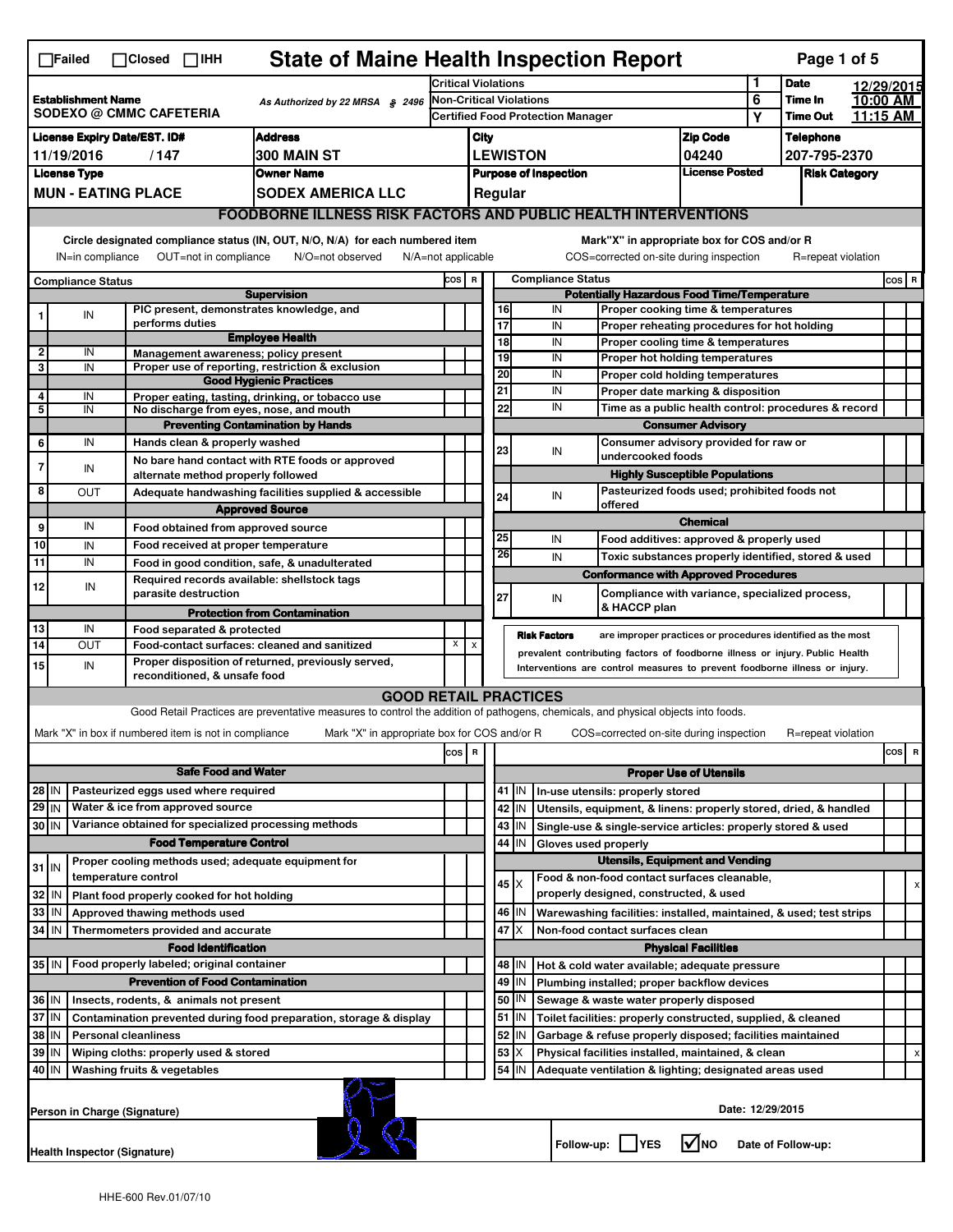|                                                             |                               | <b>State of Maine Health Inspection Report</b>       | Page 2 of 5               |
|-------------------------------------------------------------|-------------------------------|------------------------------------------------------|---------------------------|
| <b>Establishment Name</b><br><b>SODEXO @ CMMC CAFETERIA</b> |                               | As Authorized by 22 MRSA § 2496                      | 12/29/2015<br><b>Date</b> |
| License Expiry Date/EST. ID#<br>11/19/2016<br>/147          | <b>Address</b><br>300 MAIN ST | Zip Code<br>City / State<br>LEWISTON<br>/ME<br>04240 | Telephone<br>207-795-2370 |
| Location                                                    |                               | <b>Temperature Observations</b><br><b>Notes</b>      |                           |
|                                                             | <b>Temperature</b>            |                                                      |                           |
| walk-in #2                                                  | 39                            |                                                      |                           |
| cooler                                                      | 37                            |                                                      |                           |
| cold station #1                                             | 39                            |                                                      |                           |
| display cs                                                  | 25                            |                                                      |                           |
| wash cycle                                                  | 157                           |                                                      |                           |
| walk-in #1                                                  | 41                            |                                                      |                           |
| rinse cycle                                                 | 180                           |                                                      |                           |
| warmer                                                      | 165                           |                                                      |                           |
| coffee shop cooler                                          | 35                            |                                                      |                           |
| rinse cycle cs                                              | 183                           |                                                      |                           |
| cooler                                                      | 41                            |                                                      |                           |
| cooler                                                      | 33                            |                                                      |                           |
| chef table cooler                                           | $38\,$                        |                                                      |                           |

| Person in Charge (Signature)        | R.<br>M | Date: 12/29/2015 |
|-------------------------------------|---------|------------------|
| <b>Health Inspector (Signature)</b> |         |                  |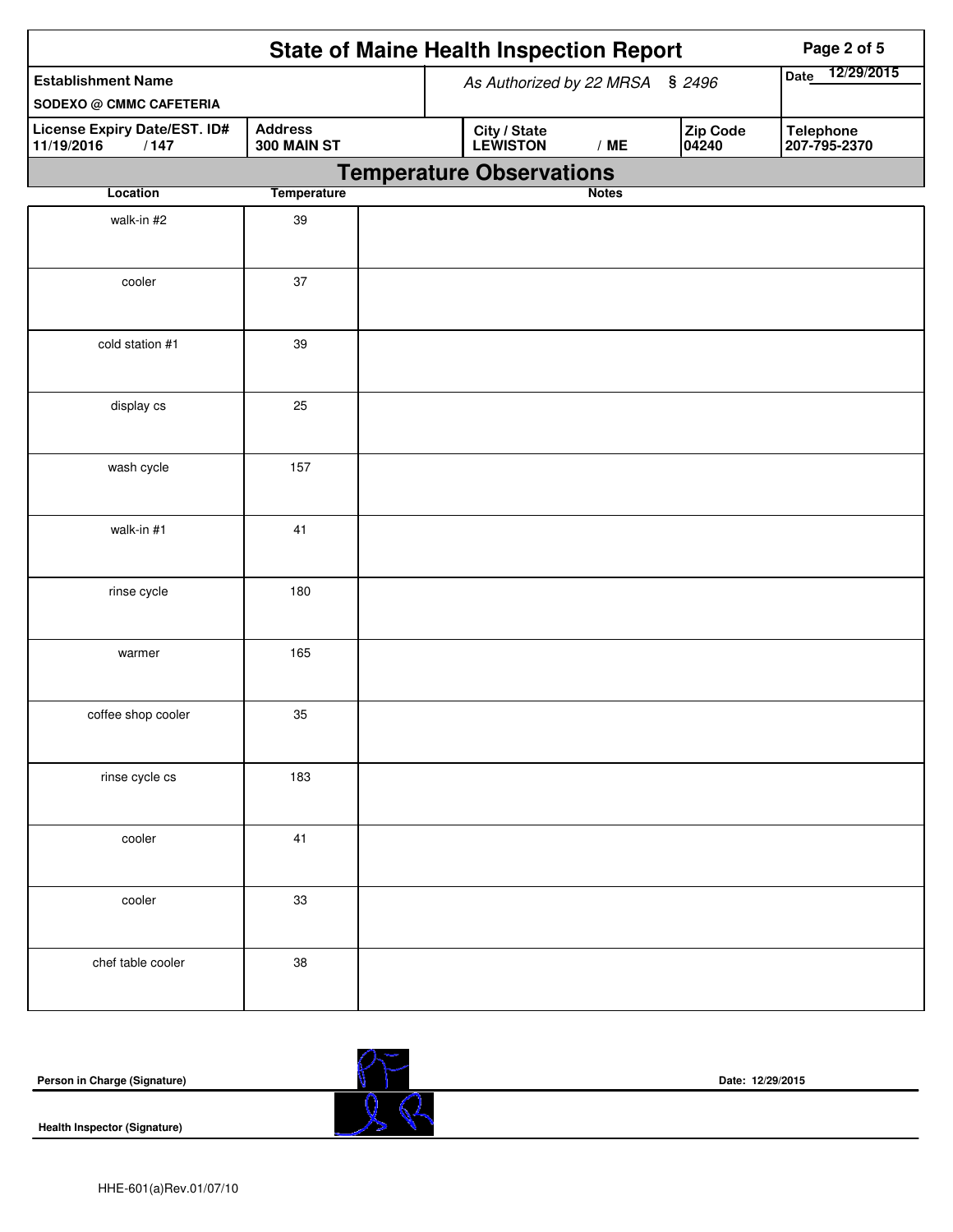|                                                             | Page 3 of 5                   |                                 |                           |                          |                                  |
|-------------------------------------------------------------|-------------------------------|---------------------------------|---------------------------|--------------------------|----------------------------------|
| <b>Establishment Name</b><br><b>SODEXO @ CMMC CAFETERIA</b> |                               | As Authorized by 22 MRSA        | 12/29/2015<br><b>Date</b> |                          |                                  |
| License Expiry Date/EST. ID#<br>11/19/2016<br>/147          | <b>Address</b><br>300 MAIN ST | City / State<br><b>LEWISTON</b> | / ME                      | <b>Zip Code</b><br>04240 | <b>Telephone</b><br>207-795-2370 |
|                                                             |                               | <b>Temperature Observations</b> |                           |                          |                                  |
| Location                                                    | Temperature                   |                                 | <b>Notes</b>              |                          |                                  |
| wash cycle cs                                               | 167                           |                                 |                           |                          |                                  |
| cold station #2                                             | 39                            |                                 |                           |                          |                                  |
| cooler                                                      | 39                            |                                 |                           |                          |                                  |



**Health Inspector (Signature)** 



**Date: 12/29/2015**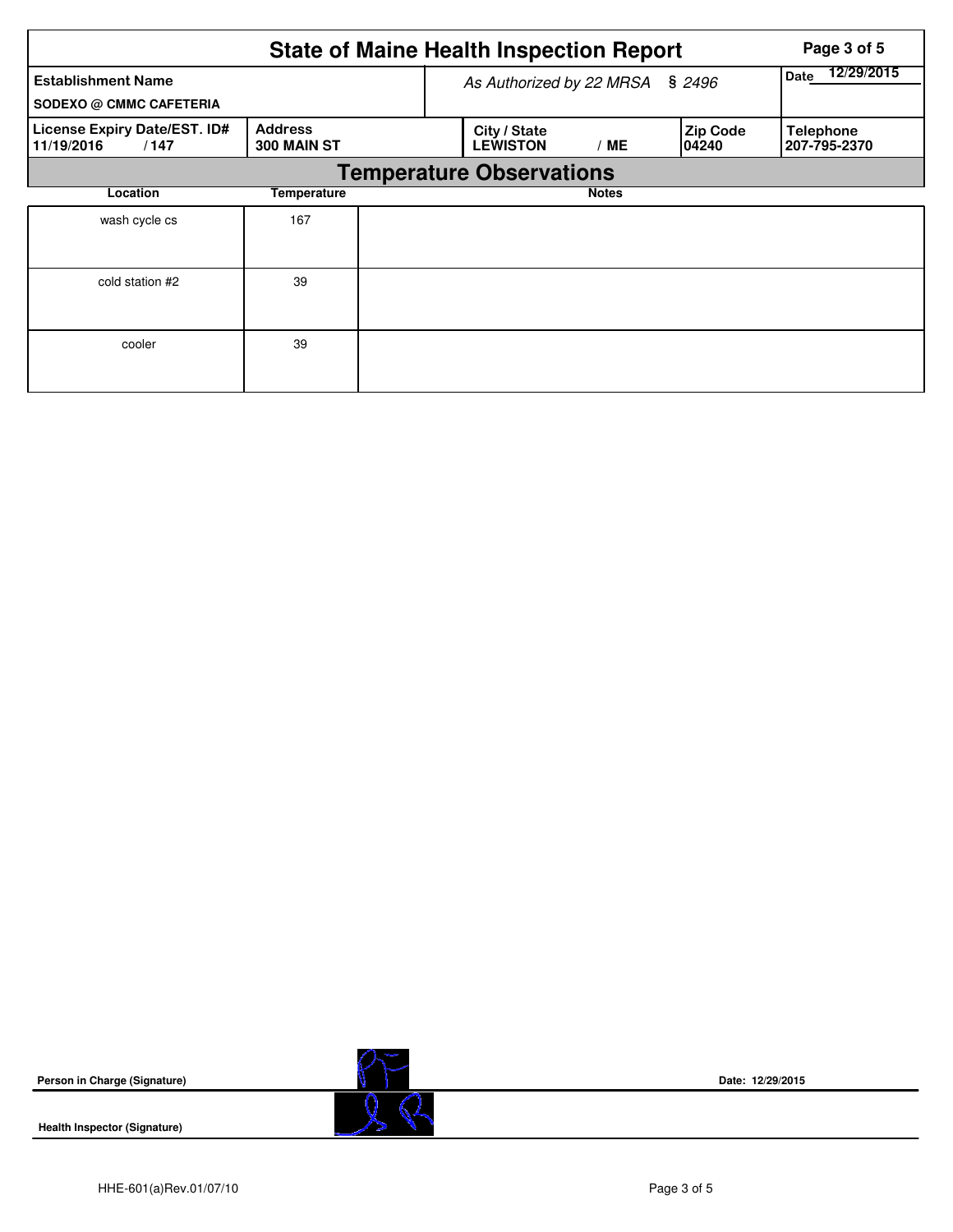| <b>State of Maine Health Inspection Report</b>                                                                                  |                               |                                                                                                                                                    |           |                          |                    |  |  |  |  |
|---------------------------------------------------------------------------------------------------------------------------------|-------------------------------|----------------------------------------------------------------------------------------------------------------------------------------------------|-----------|--------------------------|--------------------|--|--|--|--|
| <b>Establishment Name</b>                                                                                                       |                               |                                                                                                                                                    |           |                          | 12/29/2015<br>Date |  |  |  |  |
| <b>SODEXO @ CMMC CAFETERIA</b>                                                                                                  |                               |                                                                                                                                                    |           |                          |                    |  |  |  |  |
| License Expiry Date/EST. ID#<br>11/19/2016<br>/147                                                                              | <b>Address</b><br>300 MAIN ST | City / State<br><b>LEWISTON</b>                                                                                                                    | <b>ME</b> | <b>Zip Code</b><br>04240 |                    |  |  |  |  |
|                                                                                                                                 |                               | <b>Observations and Corrective Actions</b>                                                                                                         |           |                          |                    |  |  |  |  |
|                                                                                                                                 |                               | Violations cited in this report must be corrected within the time frames below, or as stated in sections<br>8-405.11 and 8-406.11 of the Food Code |           |                          |                    |  |  |  |  |
| 8: 6-301.14: N: Hand wash signage not provided for employee hand sink or lavatory.                                              |                               |                                                                                                                                                    |           |                          |                    |  |  |  |  |
| INSPECTOR NOTES: install handwashing signage coffee shop(missing)                                                               |                               |                                                                                                                                                    |           |                          |                    |  |  |  |  |
| 14: 4-602.11.(C): C: Potentially hazardous food contact surfaces are not cleaned with proper frequency. At least every 4 hours. |                               |                                                                                                                                                    |           |                          |                    |  |  |  |  |
| INSPECTOR NOTES: knives put away dirty-slicer dirty-potato peeler dirty-corrected on site                                       |                               |                                                                                                                                                    |           |                          |                    |  |  |  |  |
| 45: 4-101.11.(D): N: Utensils or equipment food contact surfaces not smooth / easily cleanable.                                 |                               |                                                                                                                                                    |           |                          |                    |  |  |  |  |
| INSPECTOR NOTES: paint stand mixer Ig unit peeling paint                                                                        |                               |                                                                                                                                                    |           |                          |                    |  |  |  |  |
| 45: 4-204.12: N: Equipment openings, closures and deflectors are improperly designed and constructed.                           |                               |                                                                                                                                                    |           |                          |                    |  |  |  |  |
| INSPECTOR NOTES: split door seals-cooler coffee shop-cold station-line cooler-top shelf freezer                                 |                               |                                                                                                                                                    |           |                          |                    |  |  |  |  |
| 45: 4-204.19: N: Can openers on vending machines not protected.                                                                 |                               |                                                                                                                                                    |           |                          |                    |  |  |  |  |
| INSPECTOR NOTES: clean can opener-dirty corrected on site                                                                       |                               |                                                                                                                                                    |           |                          |                    |  |  |  |  |
|                                                                                                                                 |                               |                                                                                                                                                    |           |                          |                    |  |  |  |  |
| 47: 4-602.13: N: Non-food contact surfaces are not cleaned at a frequency necessary to preclude accumulation of soil residues.  |                               |                                                                                                                                                    |           |                          |                    |  |  |  |  |
| INSPECTOR NOTES: clean refrigeration door seals-dirty                                                                           |                               |                                                                                                                                                    |           |                          |                    |  |  |  |  |
| 53: 6-501.12: N: The physical facilities are not clean.                                                                         |                               |                                                                                                                                                    |           |                          |                    |  |  |  |  |
| INSPECTOR NOTES: clean back of equipment                                                                                        |                               |                                                                                                                                                    |           |                          |                    |  |  |  |  |
|                                                                                                                                 |                               |                                                                                                                                                    |           |                          |                    |  |  |  |  |
|                                                                                                                                 |                               |                                                                                                                                                    |           |                          |                    |  |  |  |  |
|                                                                                                                                 |                               |                                                                                                                                                    |           |                          |                    |  |  |  |  |
|                                                                                                                                 |                               |                                                                                                                                                    |           |                          |                    |  |  |  |  |
|                                                                                                                                 |                               |                                                                                                                                                    |           |                          |                    |  |  |  |  |

**Health Inspector (Signature)** 



**Date: 12/29/2015**